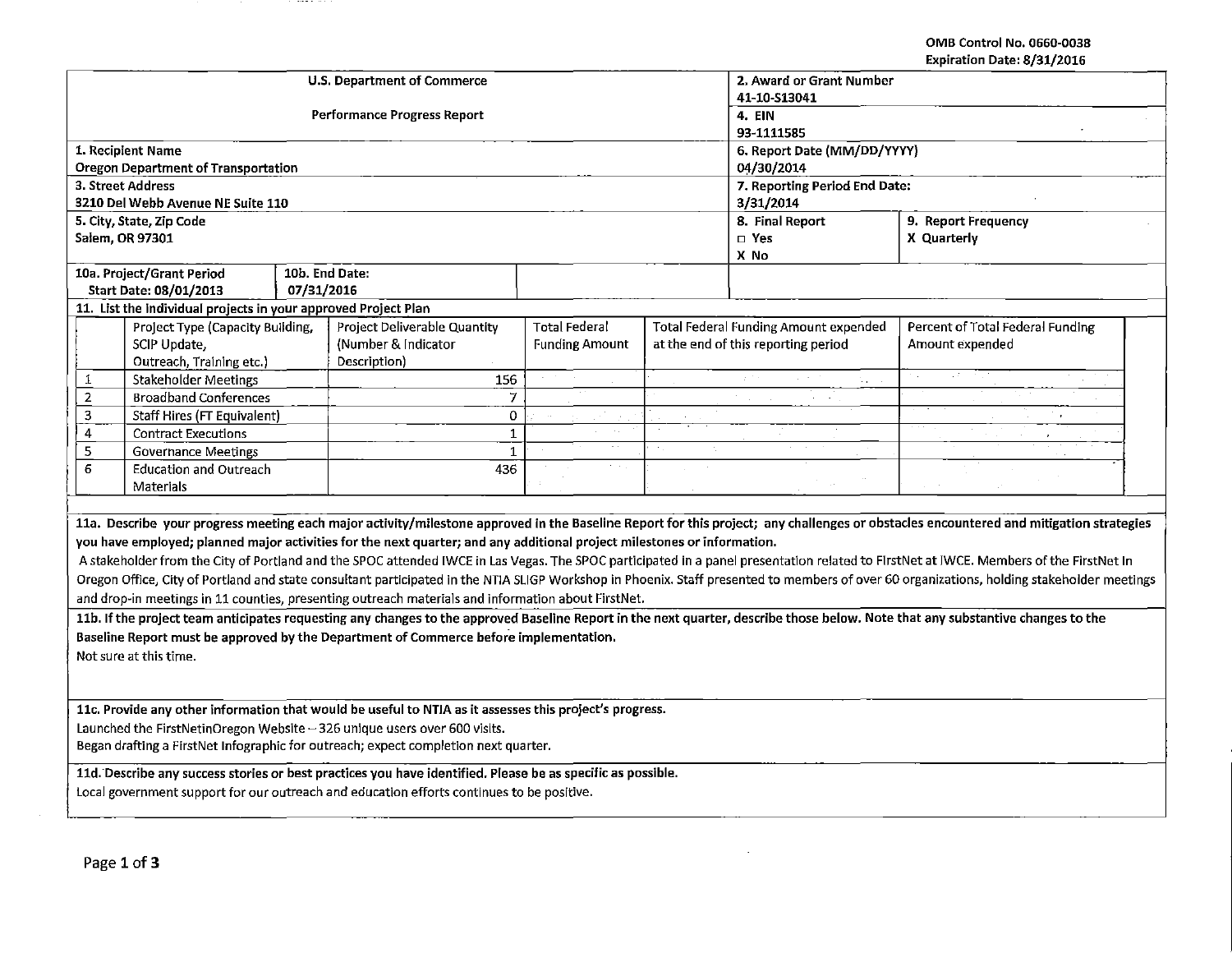### 12a. If the project is not fully staffed, describe how any lack of staffing may impact the project's time line and when the project will be fully staffed.

This action is delayed due to governance transition between the two state agencies (DAS and ODOT). Remaining 2 FTE are not likely to be hired prior to Sept. 2014.1n the interim, staff assigned as match and consultant resources will be used as needed to support any efforts

# 12b. Staffing Table State is working on the development of the project team  $\frac{1}{2}$

| Job Title                              | FTE %       | _____<br><b>Project(s) Assigned</b>         | Change                             |
|----------------------------------------|-------------|---------------------------------------------|------------------------------------|
| Statewide Interoperability Coordinator | 60%<br>____ | oroiect coordination (SPOC)<br><b>SLIGP</b> | <b>CTC</b><br>- functioning at 60% |
| Performance Manager                    | 20%         | sultant coordination                        | E functioning at 20%               |
| Program Budget Manager                 | 5%          | Grant/finance management                    | TE functioning at 5%               |

# 13. Subcontracts (Vendors and/or Subrecipients)

13a. Subcontracts Table - Include all subcontractors. The totals from this table must equal the "Subcontracts Total" in Question 14f.

| Name | Subcontract Purpose | Type             | RFP/RFQ | Contract | Start  | End    | Total Federal          | <b>Total Matching</b>  | Project and % Assigned |
|------|---------------------|------------------|---------|----------|--------|--------|------------------------|------------------------|------------------------|
|      |                     | (Vendor/Subrec.) | Issued  | Executed | Date   | Date   | <b>Funds Allocated</b> | <b>Funds Allocated</b> |                        |
|      |                     |                  | (Y/N)   | (Y/N)    |        |        |                        |                        |                        |
| SAIC | Outreach            | Vendor           | No      | Yes      | 02/27/ | 10/27/ | \$1,188,778            | \$0                    | N/A                    |
|      |                     |                  |         |          | 2014   | 2014   | (incl. \$248,575 in    |                        |                        |
|      |                     |                  |         |          |        |        | contingencies)         |                        |                        |

13b. Describe any challenges encountered with vendors and/or subrecipients. None at this time.

#### 14. Budget Worksheet

Columns 2, 3 and 4 must match your current project budget for the entire award, which is the SF-424A on file. Only list matching funds that the Department of Commerce has already approved.

| Project Budget Element (1)   | Federal Funds             | <b>Approved Matching</b> | <b>Total Budget</b> | <b>Federal Funds</b> | <b>Approved Matching Funds</b> | Total Funds Expended (7) |
|------------------------------|---------------------------|--------------------------|---------------------|----------------------|--------------------------------|--------------------------|
|                              | Awarded (2)               | Funds (3)                | 14                  | Expended (5)         | Expended (6)                   |                          |
| a. Personnel Salaries        | \$620,964                 | \$344,581                | \$965,545           | \$39,258             | \$26,835                       | \$66,093                 |
| b. Personnel Fringe Benefits | \$167,339                 | \$90,190                 | \$257,529           | \$36,239             | \$24,770                       | \$61,009                 |
| c. Travel                    | \$167,400                 | \$30,841                 | \$198,241           | \$7,478              |                                | \$7,478                  |
| d. Equipment                 | \$0                       | \$0                      | \$0                 |                      |                                |                          |
| e. Materials/Supplies        | \$5,400                   | \$0                      | \$5,400             |                      |                                |                          |
| . Subcontracts Total         | \$1,187,345               | \$0                      | \$1,187,345         | \$70,962             |                                | \$70,962                 |
| g. Other                     | \$0                       | \$71,500                 | \$71,500            |                      | \$7,597                        | \$7,597                  |
| h. Total Costs               | S <sub>2</sub> , 148, 448 | \$537,112                | \$2,685,560         | \$153,937            | \$59,202                       | \$213,139                |
| i. % of Total                | 80%                       | 20%                      | 100%                | 72%                  | 28%                            | 100%                     |